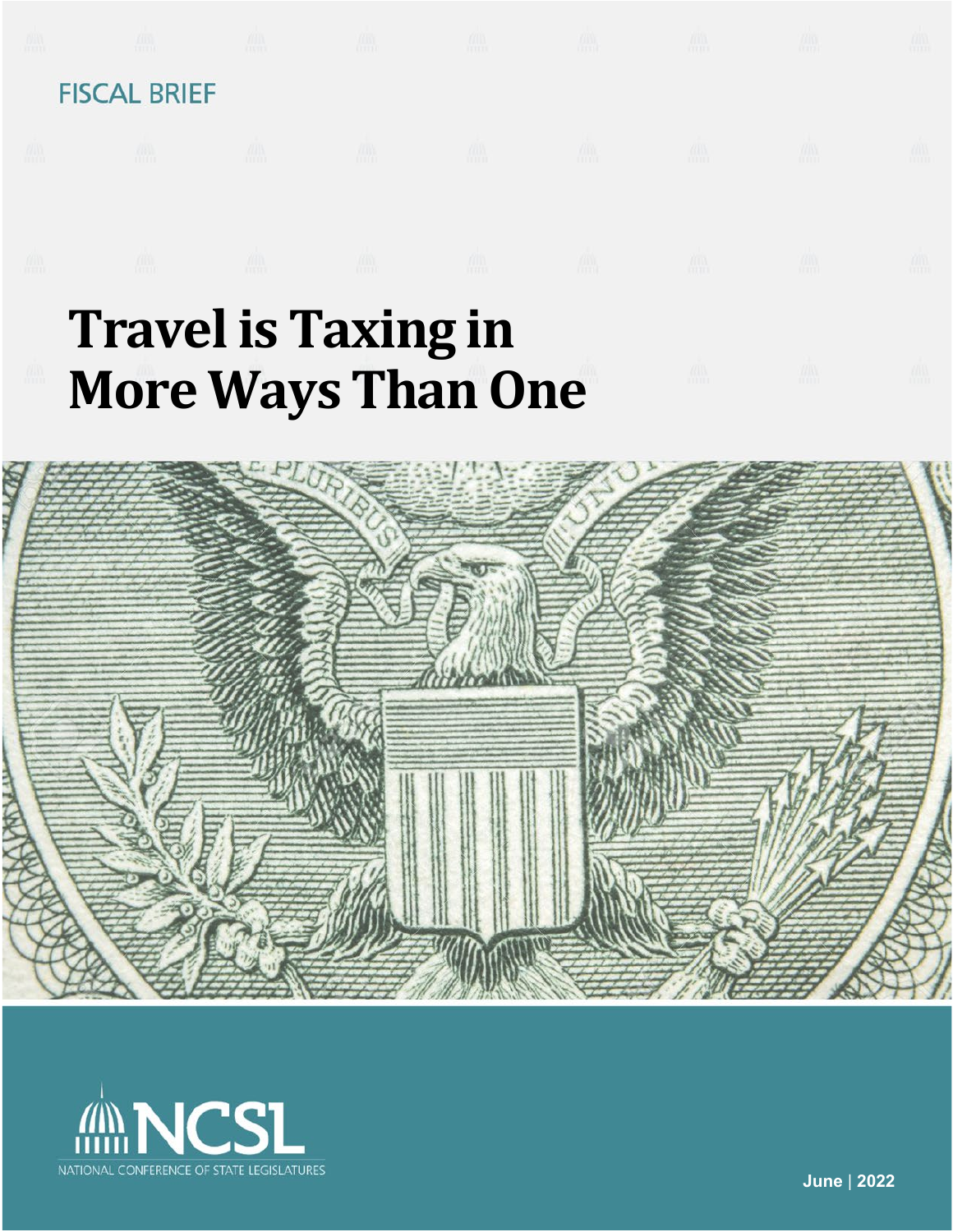#### Travel is Taxing in More Ways Than One

For 10 years leading up to 2020, the [U.S. tourism](https://www.ustravel.org/research/us-travel-answer-sheet) industry was thriving. Tourism taxes accounted for nearly [6% of state and local tax collections.](https://www.bloomberglaw.com/product/tax/bloombergtaxnews/daily-tax-report/X3JQFVTK000000?bna_news_filter=daily-tax-report#jcite) Then came the pandemic and everyone stayed home. A strong sector of the economy suddenly collapsed[. One third of travel jobs were lost,](https://www.ustravel.org/sites/default/files/2022-04/research_2022_national_ei_data_eim.pdf) travel spending declined by nearly [\\$500 billion,](https://www.ustravel.org/system/files/media_root/document/Research_Fact-Sheet_Industry-Table.pdf) and states lost billions of dollars in tax revenue.

In 2019, tourism generated \$180 billion in tax [revenues](https://www.ustravel.org/system/files/media_root/document/Research_Fact-Sheet_US-Travel-and-Tourism-Overview.pdf) for federal, state, and local governments. During the pandemic's early days, tourism-reliant states were hit hard by declining revenues. [Hawaii](https://www.pewtrusts.org/en/research-and-analysis/blogs/stateline/2020/03/16/coronavirus-will-slam-states-dependent-on-tourism) initially projected \$300 million in lost tax collections and 6,000 jobs. [New York](https://www.osc.state.ny.us/press/releases/2021/04/new-york-city-tourism-industry-hit-hard-pandemic-visitor-spending-drops-73) City lost \$1.2 billion in tax revenue. [Nevada,](https://res.cloudinary.com/simpleview/image/upload/v1624476915/clients/lasvegas/COVID_Impact_on_Tourism_Industry_FINAL_c415242c-e6f4-4bf5-91ea-98496d1afe3a.pdf) another tourism-dependent state, faced a bleak economic outlook when visitor spending declined by 52.2% from the previous year. While traditional tourist destinations faced massive

losses, rural areas across America saw an uptick in travelers.

Rural areas near [state and national parks](https://www.cnbc.com/2021/08/22/national-parks-are-booming-that-may-ruin-your-next-trip.html) saw visitor numbers grow as more people sought outdoor recreation as a lower COVID-19 risk alternative[. Airbnb](https://news.airbnb.com/2021-travel-report/) reported a rise in homes booked in rural areas in 2021. I[n Jackson](https://visit-jackson-hole.s3.amazonaws.com/assets/pdfs/JHTTB-2021-Annual-Report.pdf)  [Hole, Wyo.,](https://visit-jackson-hole.s3.amazonaws.com/assets/pdfs/JHTTB-2021-Annual-Report.pdf) lodging tax revenue hit record highs. Tourism tax revenue in [Arkansas](https://www.ktbs.com/news/texarkana/arkansas-2-tourism-tax-sets-new-record-up-51-in-2021/article_40d80c2c-9a49-11ec-b353-6b391329befa.html) totaled \$20.54 million in 2021, 16.7% higher than 2019 collections. While increased tourism is beneficial for state revenue, it also comes with costs. Areas that experienced a boom in visitors faced a new problem- additional stress on state and local resources.

# DYK???

The national average gas price has reached the highest recorded price ever at \$4.60 as of May 2022.This year, more than 50% of Americans plan to take a domestic vacation according to AAA, only 42% of those individuals said they would not change their plans regardless of gas prices.

The sudden shift to domestic rural travel during the pandemic highlights the need for policymakers to think about the burdens tourists place on state and local resources. [Gini Pingenot,](https://skift.com/2022/03/10/u-s-hotel-bed-tax-revenue-spikes-in-west-amid-overtourism-woes/) director of external affairs at Colorado Counties Inc., reported a lack of sufficient infrastructure to host the number of visitors that came to Colorado. In addition, individuals who live in popular tourist areas are being priced out of the communities in which they work. Both these issues reverberate in other rural areas where tourism boomed because of COVID-19. In fact, [a study](https://scholarworks.umt.edu/cgi/viewcontent.cgi?article=1429&context=itrr_pubs) conducted by the University of Montana found 38% of residents disagreed that increased tourism improved the quality of life for Montana residents (the most recorded since 1992). Negative sentiment among locals in highly traveled areas has some state lawmakers modifying tourism tax legislation.

Tourism tax revenues are typically earmarked. For example, some states earmark lodging tax revenue to promote tourism. To tackle issues brought on by shifting travel preferences to small rural communities, legislators have changed the ways tourism tax revenue can be allocated. In Washington County Utah—- home to Zion National Park—legislators passed a **bill** to increase spending flexibility for lodging tax revenue. It is no longer required to be spent on tourism promotion. Colorado legislators passed [a bill](https://coloradosun.com/2022/04/01/colorado-tourism-lodging-taxes-house-bill-1117/) to allow county lodging taxes to support affordable housing in an effort to combat rising costs in areas with heavy tourism.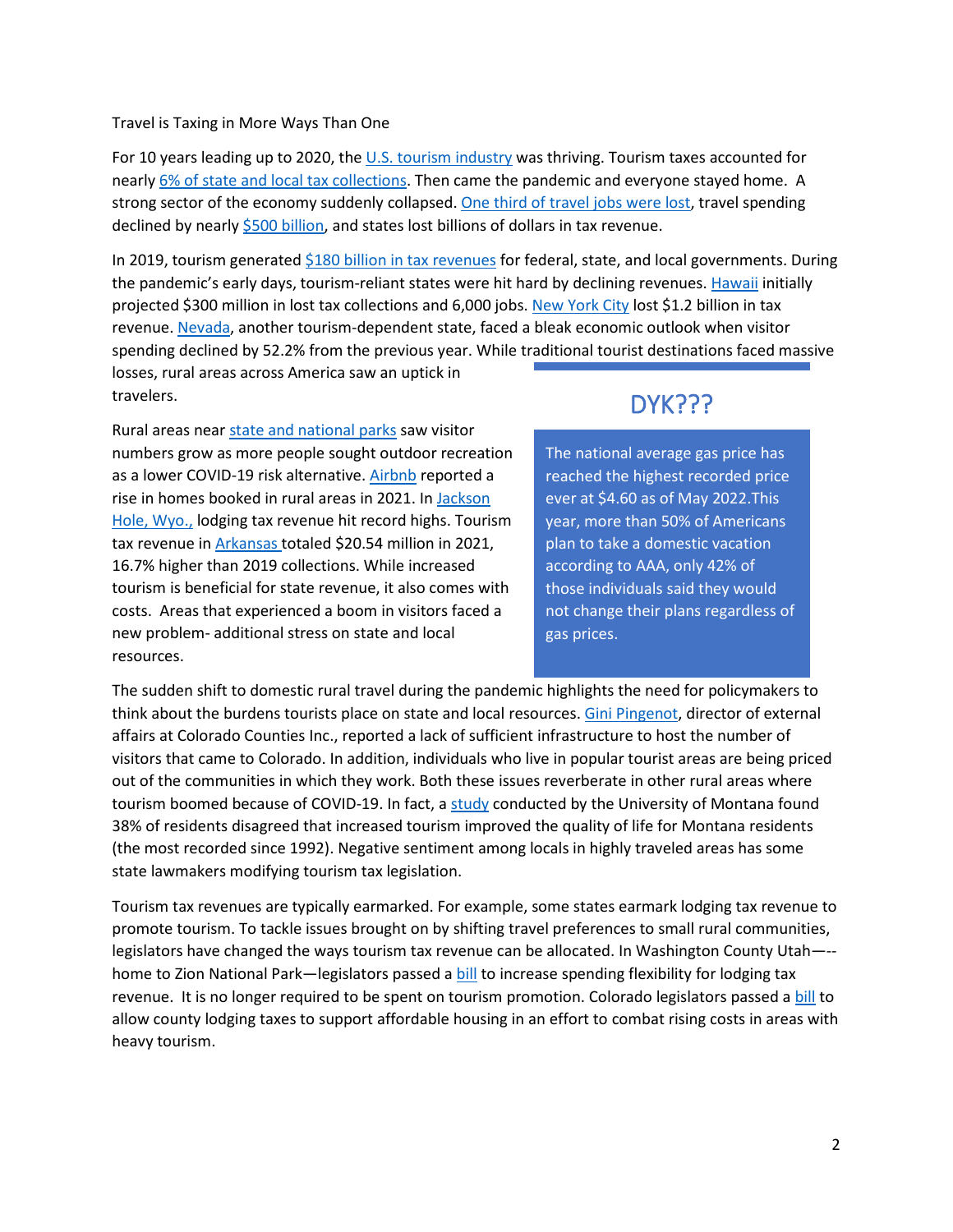### **Business Tourism**

Whereas domestic leisure travel is on the rise, domestic business travel continues to struggle and currently accounts for only 14% of travel spending compared to 26% in 2019. Between 2020 and 2021, [\\$391 billion](https://www.ustravel.org/sites/default/files/2022-05/ust-data-master.pdf) in travel spending was lost as employers halted business travel. The revenue that came from business accommodations, airfare, car rentals and event spaces plummeted at the start of the pandemic. Business travel has since resumed, but it has changed. Businesses may be forced to reduce the size or change the location of events to comply with COVID restrictions. Companies also continue to rely on video conferences and meetings.

There are conflicting opinions on the recovery of business travel. Deloitte reported likely improvement of corporate travel demand in the first half of 2022 but warned that travel was unlikely to reach near 2019 levels. [The U.S Travel Association](https://www.ustravel.org/research/monthly-travel-data-report) found that eight in 10 travel managers reported changes to business travel policies, including fewer business trips. The association forecasts business travel will not reach pre-pandemic levels until 2024. Yet, American Airlines and Delta airlines report promising business travel demand numbers. Hotel companies also show more optimism in business travel recovery. Hilton expects business travel to reach pre-pandemic levels by the end of 2022.

# **Considerations for Legislators**

State policymakers seeking to capitalize economically on tourism must consider several factors.

- Examine travel trends. Being prepared puts states in a better position to mitigate the negative impacts of increased tourism. Every state has a tourism office that collects travel data. Collaboration with that office will help policymakers develop effective tourism policies.
- Ensure the various agencies that play a part in tourism are coordinating with each other. State tourism offices, history preservation agencies, state park offices and the Department of Transportation are a few of the agencies where collaboration benefits state tourism
- Consider the tax rate imposed on tourist activities. [The World Travel and Tourism Council](https://wttc.org/Portals/0/Documents/Reports/2018/Intelligent%20Taxation%20White%20Paper%202018.pdf?ver=2021-02-25-182511-593) warns high tourism taxes can have a negative impact on revenue collected by deterring travelers from visiting a destination or leading to shorter stays to cut costs. Likewise, [organizations](https://journals.sagepub.com/doi/pdf/10.1177/1354816619890752) and [businesses](https://journals.sagepub.com/doi/pdf/10.1177/1354816619890752) hosting large events and conventions may be discouraged from visiting destinations with high tax rates. Local businesses dependent on tourist spending are also affected by high tax rates. Consumers may choose to spend less locally to offset the costs of accommodations, car rentals, and airfare. On the other hand, tourism taxes can allow local governments to pay for services in the community.

DYK: The national average gas price has reached the highest recorded price ever at \$4.60 as of May 2022.This year, more than 50% of Americans plan to take a domestic vacation according t[o AAA,](https://newsroom.aaa.com/2021/09/pandemic-prompts-more-americans-to-consider-travel-insurance/) only 42% of those individuals said they would not change their plans regardless of gas prices.

Below are tables of state tax rates on lodging and car rentals: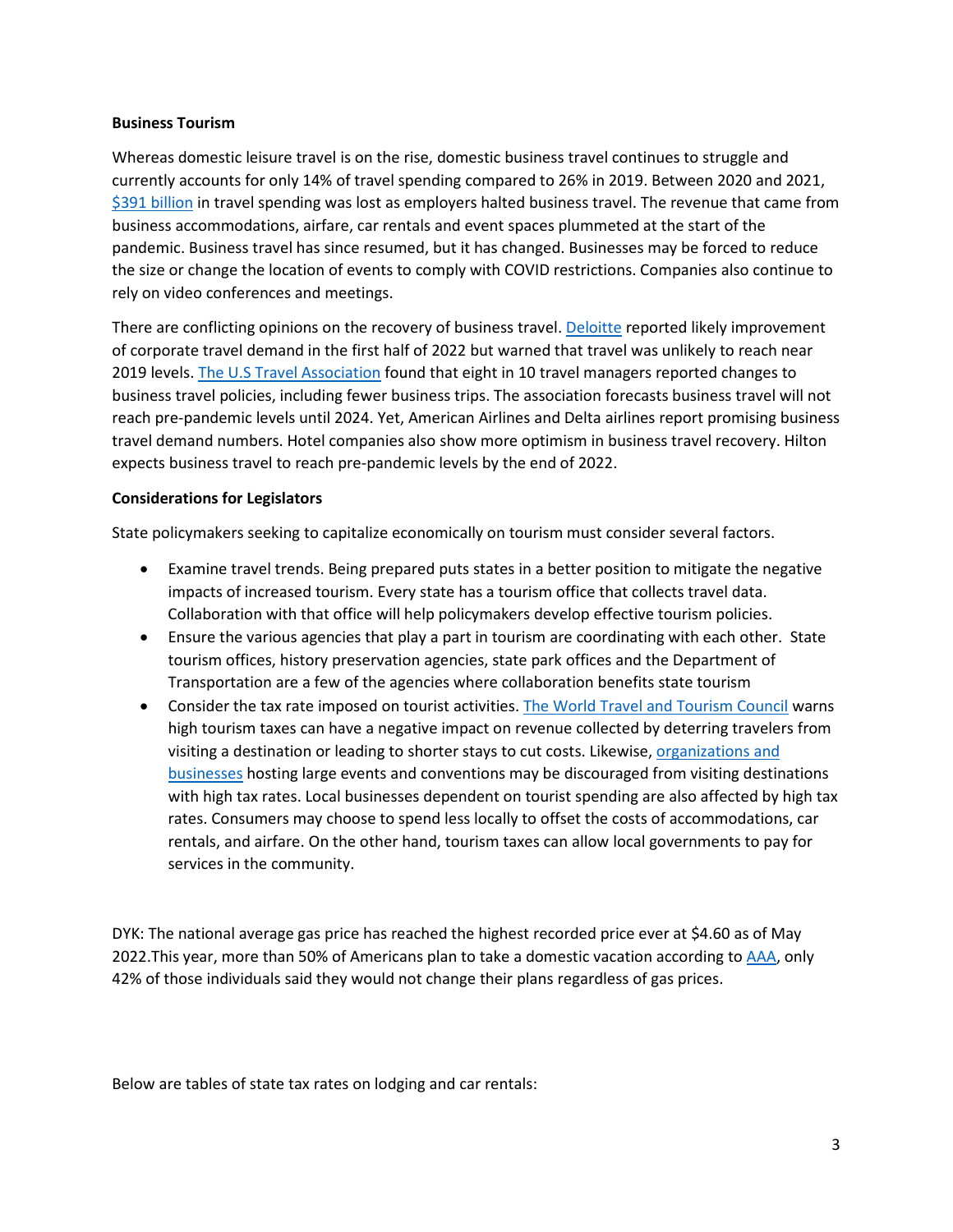| <b>State</b>         | <b>State Sales Tax</b> | <b>State Lodging Tax</b> | <b>Total State Tax</b> |
|----------------------|------------------------|--------------------------|------------------------|
| Alabama [1]          | N/A                    | 4%                       | 4%                     |
| Alaska               | N/A                    | N/A                      | N/A                    |
| Arizona              | N/A                    | 5.50%                    | 5.50%                  |
| Arkansas             | 6.50%                  | 3%                       | 9.50%                  |
| California           | N/A                    | N/A                      | N/A                    |
| Colorado             | 2.90%                  | N/A                      | 2.90%                  |
| Connecticut          | N/A                    | 15%                      | 15%                    |
| Delaware             | N/A                    | 8%                       | 8%                     |
| District of Columbia | N/A                    | 14.95%                   | 14.95%                 |
| Florida              | 6%                     | N/A                      | 6%                     |
| Georgia              | 4%                     | \$5/room                 | 4%                     |
| Hawaii               | 4%                     | 10.25%                   | 14.25%                 |
| Idaho                | 6%                     | 2%                       | 8%                     |
| Illinois             | N/A                    | 6% of 94% of Gross       |                        |
|                      |                        | receipts                 |                        |
| Indiana              | 7%                     | N/A                      | 7%                     |
| lowa                 | N/A                    | 5%                       | 5%                     |
| Kansas               | 6.50%                  | N/A                      | 6.50%                  |
| Kentucky             | 6%                     | 1%                       | 7%                     |
| Louisiana            | 4.45%                  | N/A                      | 4.45%                  |
| Maine                | N/A                    | 9%                       | 9%                     |
| Maryland             | 6%                     | N/A                      | 6%                     |
| Massachusetts        | N/A                    | 5%                       | 5%                     |
| Michigan             | 6%                     | 6%                       | 12%                    |
| Minnesota            | 6.50%                  | N/A                      | 6.50%                  |
| Mississippi          | 7%                     | N/A                      | 7%                     |
| Missouri             | 4.00%                  | N/A                      | 4%                     |
| Montana              | 4%                     | 4%                       | 8%                     |
| Nebraska             | 5.50%                  | 1%                       | 6.50%                  |
| Nevada               | N/A                    | N/A                      | N/A                    |
| New Hampshire        | N/A                    | 8.50%                    | 8.50%                  |
| New Jersey           | 6.63%                  | 5%                       | 11.63%                 |
| <b>New Mexico</b>    | 5%                     | N/A                      | 5%                     |
| New York             | 4%                     | N/A                      | 4%                     |
| North Carolina       | 4.75%                  | N/A                      | 4.75%                  |
| North Dakota         | 5%                     | N/A                      | 5%                     |
| Ohio                 | 5.75%                  | N/A                      | 5.75%                  |
| Oklahoma             | 4.50%                  | N/A                      | 4.50%                  |
| Oregon               | N/A                    | 1.50%                    | 1.5                    |
| Pennsylvania         | N/A                    | 6%                       | 6%                     |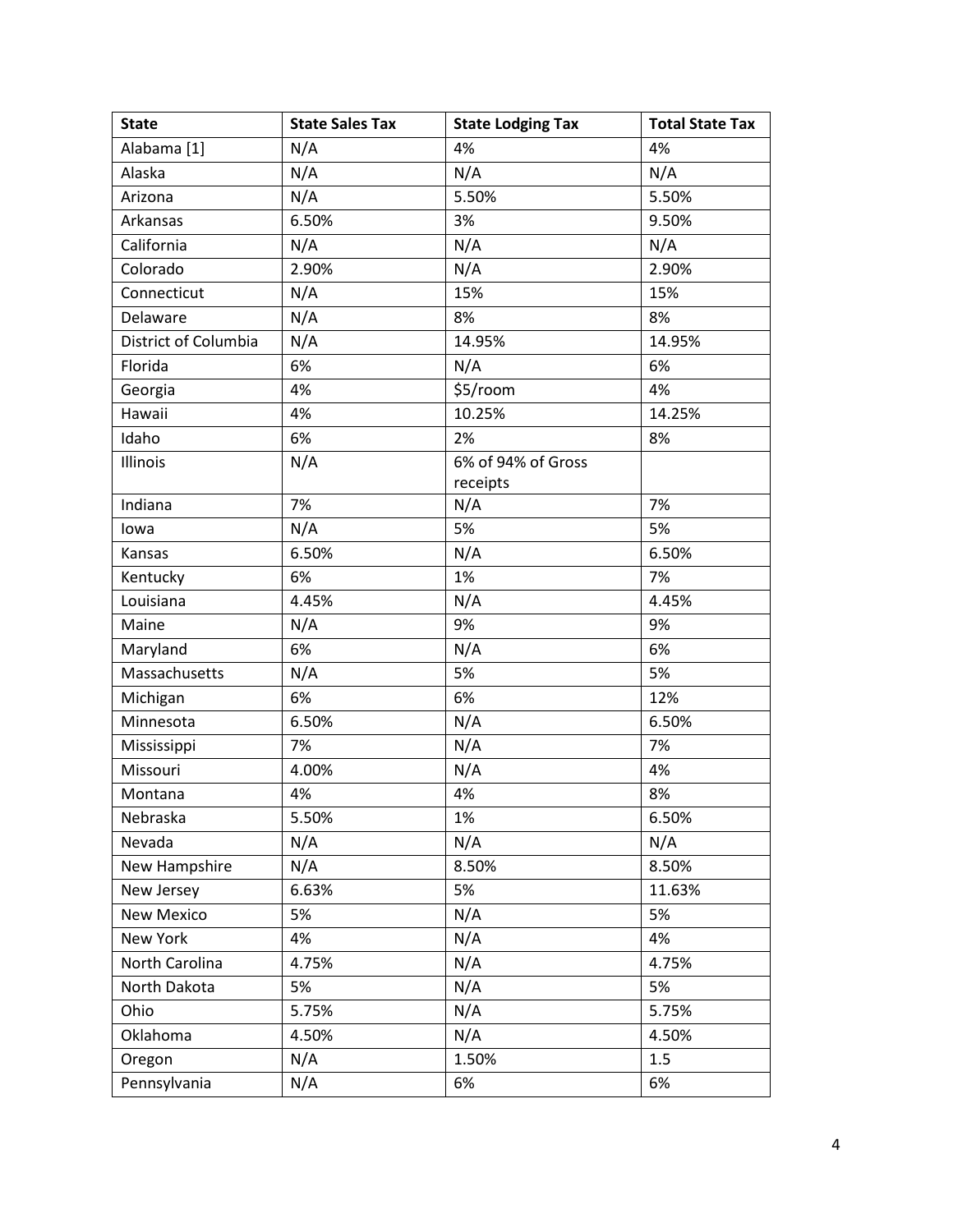| Rhode Island   | 7%    | 5%    | 12%   |
|----------------|-------|-------|-------|
| South Carolina | 5%    | 2%    | 7%    |
| South Dakota   | 4.50% | 1.50% | 6.00% |
| Tennessee      | 7%    | N/A   | 7%    |
| Texas          | N/A   | 6%    | 6%    |
| Utah           | 4.70% | 0.32% | 5.02% |
| Vermont        | N/A   | 9%    | 9%    |
| Virginia       | 4.30% | N/A   | 4.30% |
| Washington     | 6.50% | N/A   | 6.50% |
| West Virginia  | 6%    | N/A   | 6%    |
| Wisconsin      | 5%    | N/A   | 5%    |
| Wyoming        | 4%    | 5%    | 9%    |

| State                | <b>State Car Rental</b><br><b>Excise Tax</b> | <b>State Sales Tax</b> |
|----------------------|----------------------------------------------|------------------------|
| Alabama              | 1.50%                                        | 4.50%                  |
| Alaska               | 10%                                          | N/A                    |
| Arizona              | 5%                                           | N/A                    |
| Arkansas             | 10%                                          | 6.50%                  |
| California           | None                                         | 7.25                   |
| Colorado             | \$2/day                                      | 2.90%                  |
| Connecticut          | 2.75%                                        | 9.35%                  |
| Delaware             | 1.99%                                        | N/A                    |
| District of Columbia | 10.25%                                       | 6%                     |
| Florida              | $$2$ /day                                    | 6%                     |
| Georgia              | None                                         | 4%                     |
| Hawaii               | None                                         | 4%                     |
| Idaho                | None                                         | 6%                     |
| Illinois             | 5%                                           | 6.25%                  |
| Indiana              | 4%                                           | 7%                     |
| lowa                 | 5%                                           | 6%                     |
| Kansas               | 3.50%                                        | 7%                     |
| Kentucky             | 6%                                           | 6%                     |
| Louisiana            | 3%                                           | 4.45%                  |
| Maine                | 10%                                          | 5.50%                  |
| Maryland             | 11.50%                                       | 6%                     |
| Massachusetts        | \$2 surcharge                                | 6.25%                  |
| Michigan             | 6%                                           | 6%                     |
| Minnesota            | $9.2% + 5%$                                  | 6.88%                  |